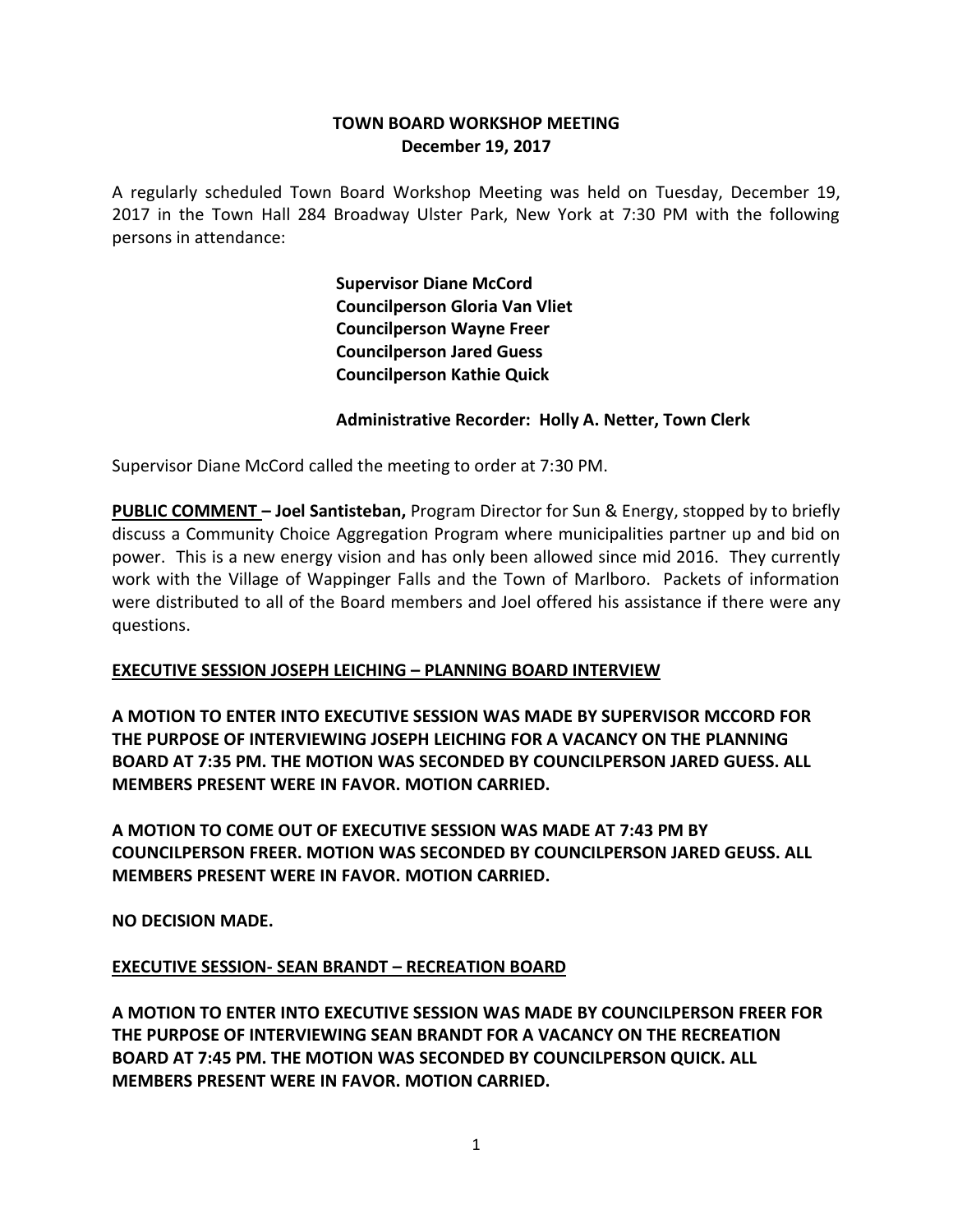# **A MOTION TO COME OUT OF EXECUTIVE SESSION WAS MADE AT 7:59 PM BY COUNCILPERSON VAN VLIET. MOTION WAS SECONDED BY COUNCILPERSON FREER. ALL MEMBERS PRESENT WERE IN FAVOR. MOTION CARRIED.**

#### **NO DECISION MADE.**

### **BUILDING INSPECTOR SALVATORE MORRELLO – VACATION TIME**

The Building department has undergone major personnel changes this year. For the first 4 months of the year we did not have a Fire Inspector. Richard Valentine was hired and became certified to perform all Building Code Inspections at the end of August. Sal Morrello, Building Inspector, said he always wanted a code Certified Inspector available to the public. As such, he was unable to use the majority of his vacation time. Since this was a unique situation, the Board unanimously agreed to allow Sal to carry his unused vacation time over into 2018.

### **BUILDING DEPARTMENT VEHICLE – SAFETY LIGHTS**

Councilperson Freer said there is a need to install safety lights on the Town Vehicle. The car is often pulled on the side of the road while inspections are being performed and night time fire calls are made. These lights were discussed during the budget meetings and funds were set aside for 2018. Councilperson Freer suggested Sal start looking into purchasing them and having them installed.

# **DOG CONTROL/UCSPCA CONTRACT 2018**

Communication is needed from our Dog Control Officer Jill Shufeldt, regarding the boarding of dogs at the UCSPCA. The SPCA has not followed through on an agreement to have the  $DL - 18$ notifications faxed to the Town Clerk by the SPCA upon the boarding of a dog. Town Clerk, Holly Netter, said she has not received a bill from the SPCA for any dogs in 2017 and has received no return email or call regarding the matter. The SPCA has had a change in Directors. The Board determined there is a need for a monthly report to be submitted by Jill to the Town Clerk so the activity can be shared with the Board. A motion to authorize the Supervisor to sign the contract will be presented at the next Town Board meeting.

#### **CENTRAL HUDSON VS. CONSORTIUM PROPOSAL FOR LED STREET LIGHTS**

The Board continued their discussion regarding the replacing of the street lights to LED. They reviewed the proposal made by Central Hudson and the Consortium proposal. Councilperson Van Vliet made a suggestion to table the matter and allow the new Town Board to make the decision. Supervisor McCord asked if she presented a Resolution at the next Town Board meeting, were the Board members ready to vote. Councilperson Van Vliet said she was not ready to make a decision. However, many Board members felt they had already dealt with all the presentations and the new Board would have to start from scratch. Councilperson Freer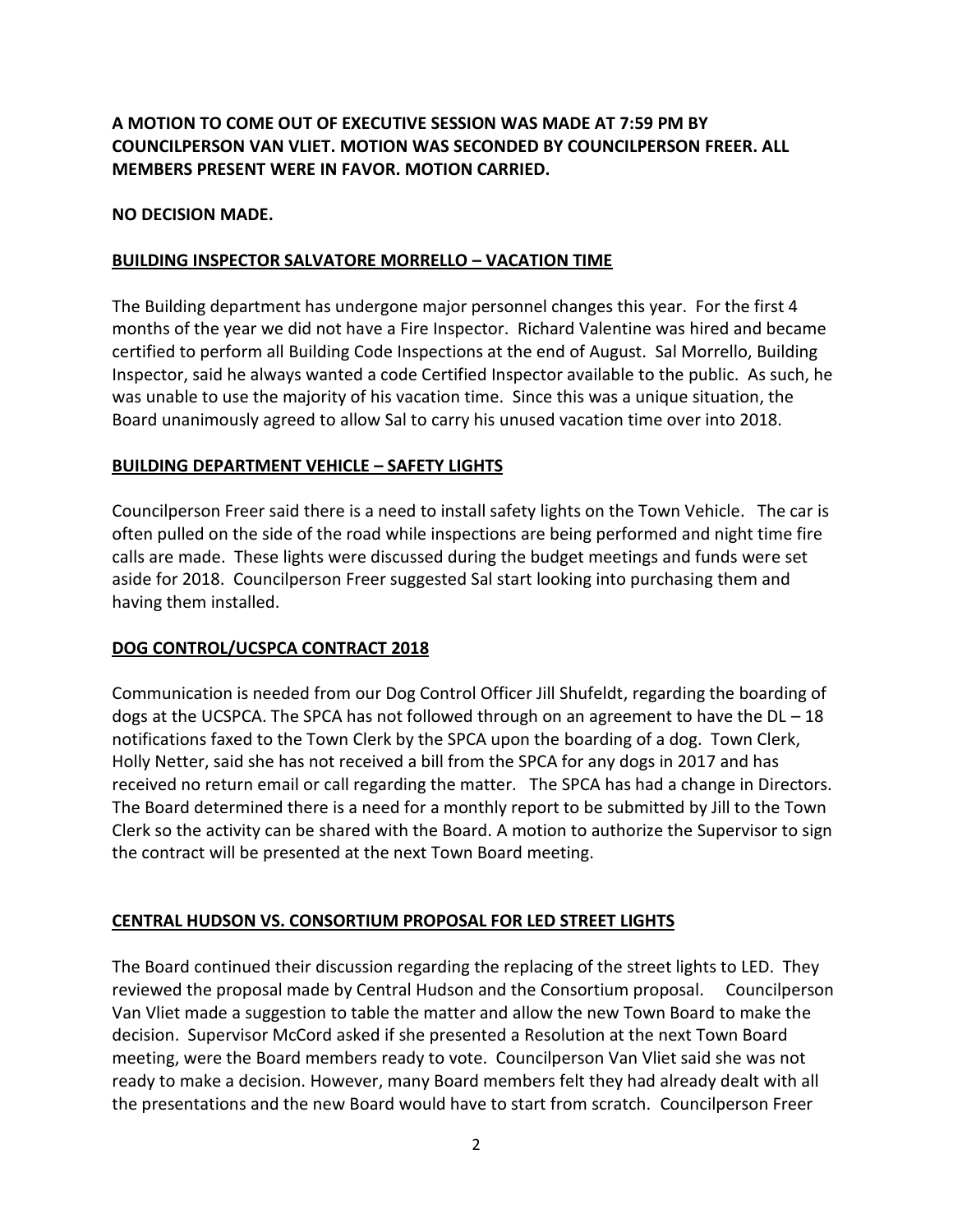said Central Hudson's proposal financially made more sense and they did not want to bond for the lights, which if they went with the consortium, would need to be done. Councilperson Geuss said Central Hudson is reliable and the maintenance would continue to be their responsibility. Councilperson Quick said she was also leaning toward the Central Hudson proposal. Councilperson Van Vliet asked where the \$40,000 was coming from to have the lights replaced. Supervisor McCord said she had discussed it with the bookkeeper and funds were available. The cost is approximately \$40,000 and is expected to save the Town \$19,000 a year with the energy efficient bulbs. The project is expected to pay for itself in 2 years.

### **WALLKILL WATERSHED ALLIANCE**

**A MOTION WAS MADE BY SUPERVISOR DIANE MCCORD TO APPROVE JOINING THE WALLKILL WATERSHED ALLIANCE FOR \$1,000 TO ALLOW THEM TO USE THE FUNDS TO TEST THE WATER AND ANALYZE WHAT CAN BE DONE TO IMPROVE THE WATER QUALITY. THE MOTION WAS SECONDED BY COUNCILPERSON KATHIE QUICK. ALL MEMBERS PRESENT WERE IN FAVOR. MOTION CARRIED.**

Councilperson Freer said they should look into having the DEC do testing to find out why there is so much debris coming here from New Jersey. State or Federal intervention may be needed to figure out why we receive the out of state debris after a heavy rain storm.

### **SOLAR LAW DRAFT- SAL MORRELLO, BUILDING INSPECTOR**

Supervisor McCord had asked Sal Morrello to review Laws from other Towns regarding Solar Energy and put together his ideas for what he feels would be best for the Town of Esopus. He gave each Board member a draft copy and asked them to review it. A local law is a 3 month long process and the Board felt it would be best for the incoming Board to revisit this topic and start the process. A copy of the Draft will be given to Councilperson Elect Chris Farrell and Supervisor Elect Shannon Harris to follow up on in 2018. After everyone has time to review Sal's recommendations, changes can be made if needed and sent to our Attorney Paul Keller for further review.

#### **CLIMATE SMART COMMUNITY**

Supervisor McCord said she had completed the paperwork to become a Climate Smart Community. She has completed 8 out of 10 items and a Resolution will need to be made. She is not sure if she will have the opportunity to complete the items by the end of her term and it may need to carry over to the new Board.

#### **COMPREHENSIVE PLAN SUMMARY – JARED GEUSS**

Councilperson Jared Geuss is chairing the Comprehensive Plan Committee and supplied the Board with a summary of the progress made in 2017 and reviewed goals for 2018. Now that the information has been gathered, an outside planner with "new eyes" needs to be brought on